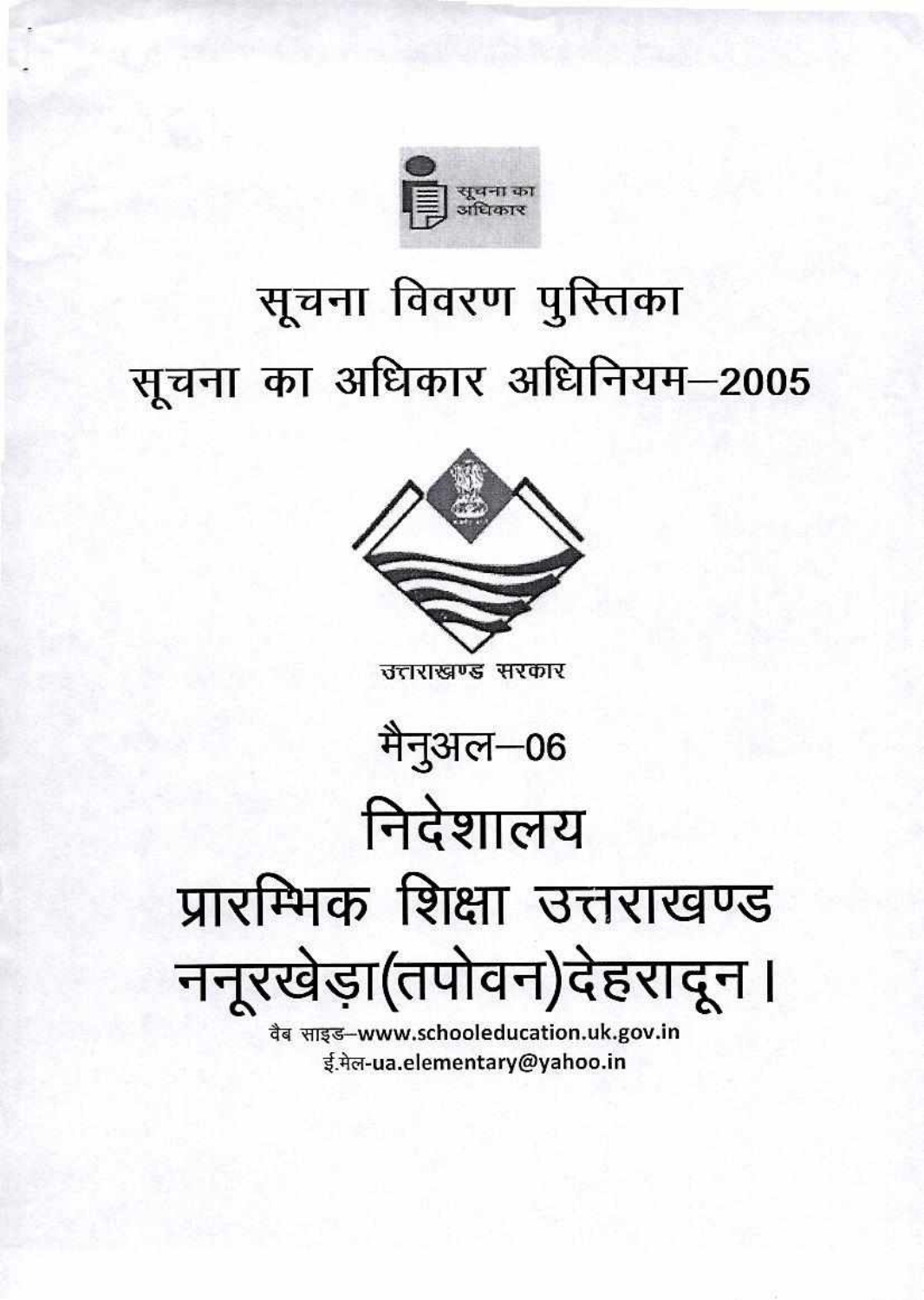## मैनुअल-06

ऐसे दस्तावेजों के जो प्रारम्भिक शिक्षा निदेशालय उत्तराखण्ड द्वारा धारित या उसके नियंत्रणाधीन है, संवर्गो का विवरण।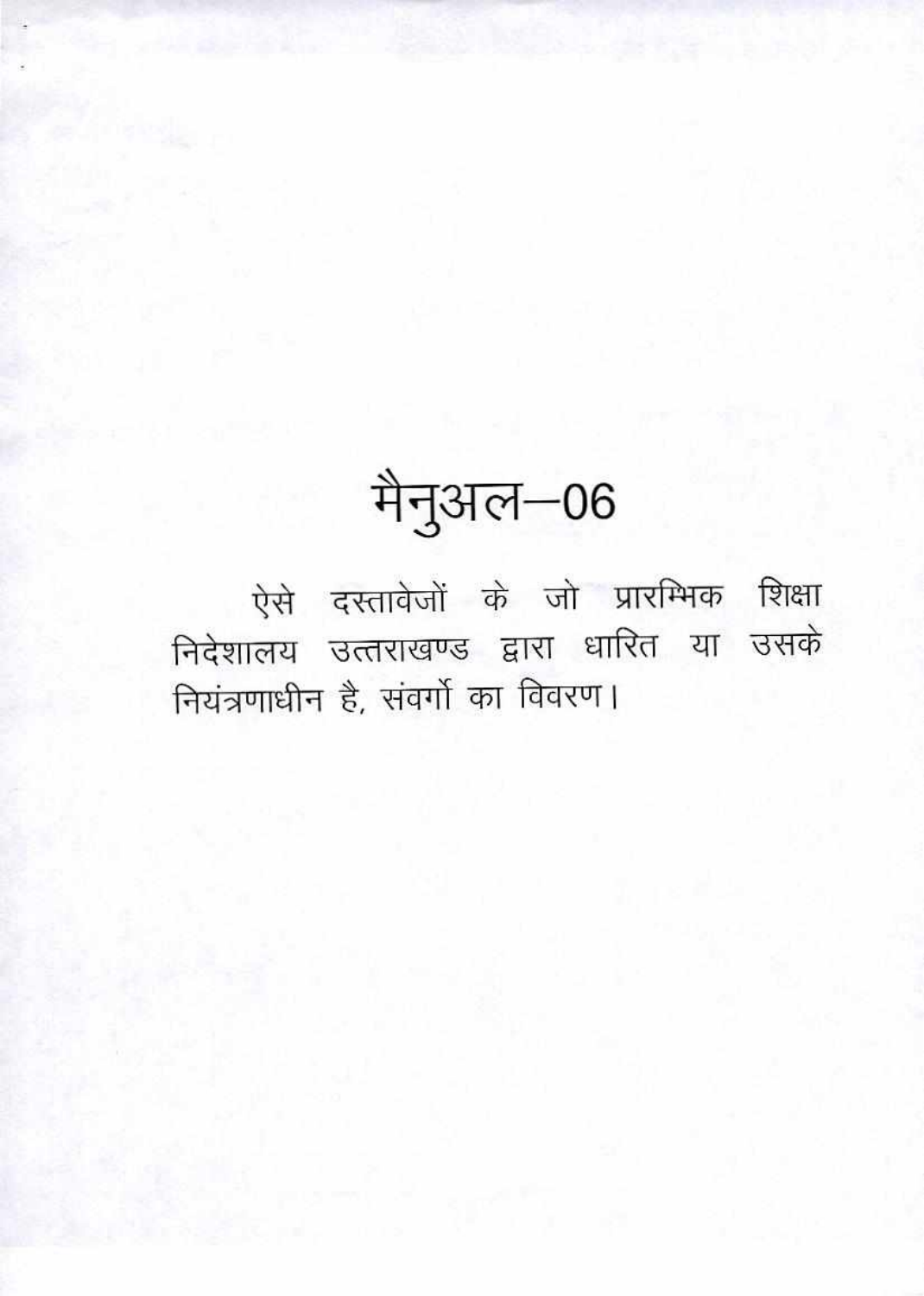| अनुभाग / पटल  | व्यवहृत किये जाने वाले कार्य                                                                                                                                                                                                                                                                                                                                                                              |
|---------------|-----------------------------------------------------------------------------------------------------------------------------------------------------------------------------------------------------------------------------------------------------------------------------------------------------------------------------------------------------------------------------------------------------------|
|               | रिट याचिकार्ये                                                                                                                                                                                                                                                                                                                                                                                            |
|               | •   समस्त रिट  याचिकाओं,  जनहित  याचिका,  विशेष  अपील,  अवमाननावाद,  विशेष  अनुज्ञा  याचिका,   <br>रिज्वाइन्डर शपथ, संशोधित याचिकाओं का पंजिका में अंकना करना तथा उक्त प्राप्त वादों पर<br>कार्यवाही करना / कराना।                                                                                                                                                                                        |
|               | • सम्बन्धित को मा0 उच्च न्यायालय/मुख्य स्थायी अधिवक्ता कार्यालय मा0 उच्च न्यायालय<br>नैनीताल के निर्देशानुसार प्रतिशपथ पत्र दाखिल करने हेतु प्रस्तरवार आख्या व संक्षिप्त<br>इतिहास प्रस्तुत करने हेतु निर्देश निर्गत करना। यदि मात्र निर्देशालय व शासन पक्षकार है तो<br>स्वंय निदेशालय स्तर से प्रतिशपथ पत्र दाखिल करना।                                                                                  |
|               | प्रतिवाद अनुमतियां                                                                                                                                                                                                                                                                                                                                                                                        |
|               | • समस्त रिट याचिकाओं में सम्बिन्धित मण्डल/जनपद/डायट/एस0सी0ई0आर0टी0 द्वारा प्राप्त<br>याचिकाओं मे तैयार प्रस्तरवार उत्तर का परीक्षण करवाना/करना। सम्बन्धित<br>मण्डल / जनपद(बेसिक) / डायट / एस0सी0ई0आर0टी0 को प्रतिवाद अनुमति जारी करना।                                                                                                                                                                    |
|               | • शासन स्तर से प्राप्त होने वाली रिट याचिकाओं का प्रस्तरवार उत्तर शासन को प्रेषित करना।<br>शासन से प्राप्त विशेष अपीलों की अनुमतियां एवं अवमानना वादो की स्थितियों में प्रतिरक्षा                                                                                                                                                                                                                         |
| विधि प्रकोष्ठ | अनुमतियों को सम्बन्धितों को प्रेषित करना, तथा अग्रेतर कार्यवाही सुनिश्चित करवाना/करना।<br>• मा0 न्यायालय में प्रतिशपथ पत्र दाखिल करने सम्बन्धि प्रक्रिया सम्पन्न करना/ करवाना।                                                                                                                                                                                                                            |
|               | अवमानना                                                                                                                                                                                                                                                                                                                                                                                                   |
|               | • मण्डल/जनपद (बेसिक)/डायट/एस0सी0ई0आर0टी0 को अवमानना से<br>संबंधित अभिलेखो, पत्रजातों को मंगाना एवं प्रक्रिया के अन्तर्गत शासन को प्रतिरक्षा<br>अनुमति हेतु प्रस्तुत करना। मा0 न्यायालय में प्रतिरक्षा करना।<br>प्रत्यावेदन निस्तारण                                                                                                                                                                       |
|               | मा0 न्यायालयों के आदेशों का समादर करते हुए याची/याचीगणों को सुनवाई हेतु<br>आमंत्रित करना एवं प्रत्यावेदनों का निस्तारण करना।<br>विशेष अपील                                                                                                                                                                                                                                                                |
|               | सम्बन्धित                                                                                                                                                                                                                                                                                                                                                                                                 |
|               |                                                                                                                                                                                                                                                                                                                                                                                                           |
|               | मण्डल/जनपद (बेसिक)/डायट/एस0सी0ई0आर0टी0 से अभिलेखों को प्राप्त करना<br>तथा विशेष अपील हेतु आधार बिन्दुओं सहित प्रस्ताव की अनुमति हेतु शासन को<br>प्रेषित करना एवं शासन की अनुमति के उपरान्त मा0 उच्च न्यायालय/मुख्य स्थायी<br>अधिवक्ता कार्यालय मे प्रस्तुत कर अपील तैयार कराकर सम्बन्धित के हस्ताक्षरार्थ<br>उपलब्ध कराकर एवं ओथ कराकर मा0 उच्च न्यायालय नैनीताल में प्रतिशपथ पत्र<br>दाखिल करना / कराना। |
|               | विशेष अनुज्ञा याचिका                                                                                                                                                                                                                                                                                                                                                                                      |
|               | • अभिलेख प्राप्त करना। वकालतनामा हेतु शासन को प्रेषित करना तथा मा0 सर्वोच्च<br>न्यायालय में विशेष अनुज्ञा याचिका दाखिल करना।                                                                                                                                                                                                                                                                              |
|               | अन्य कार्य                                                                                                                                                                                                                                                                                                                                                                                                |
|               | शासन से प्राप्त मा0 उच्च न्यायालय/जनपद न्यायालयों में योजित याचिकाओं/वाद<br>सुनिश्चित<br>कार्यवाही<br>करना / कराना,<br>एस0सी0ई0आर0<br>टी0 / डायट / मण्डल / जनपद (बेसिक) के वादों की संख्यात्मक / विवरणात्मक प्रगति<br>प्राप्त करना। समीक्षात्मक बैठक आयोजित करना।                                                                                                                                         |

## निदेशालय अनभाग / प्रकोष्ठ व्यवहृत किये जाने वाले कार्य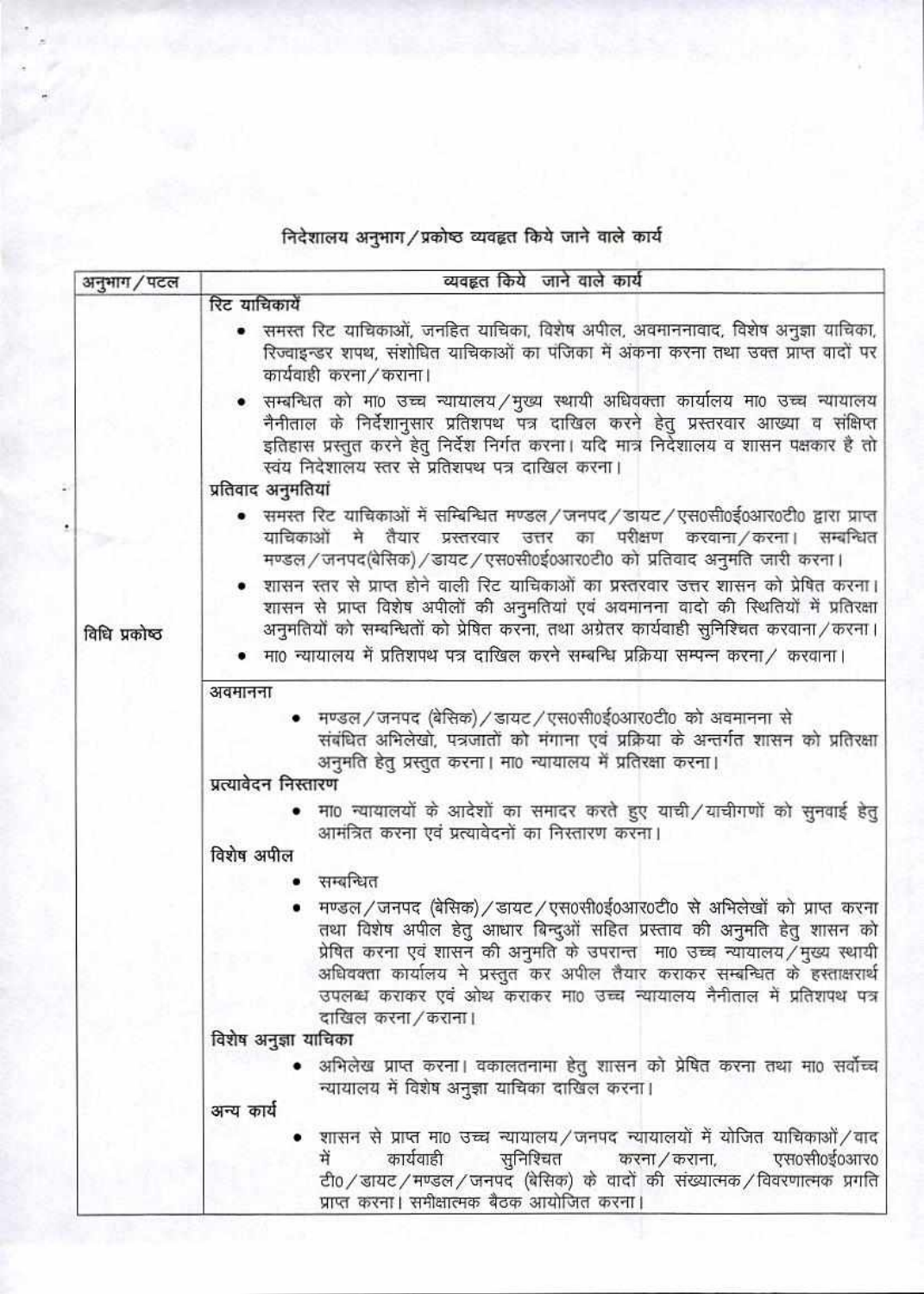| स्थापना एवं<br>लेखा प्रकोष्ठ | • निदेशालय में आने वाली समस्त प्रकार की डाक देखना व उस पर संबंधित<br>अनुभागों को निर्देशित करने हेतु शिक्षा निदेशक/अपर शिक्षा निदेशक महोदय के<br>सम्मुख रखना।                                                                |
|------------------------------|------------------------------------------------------------------------------------------------------------------------------------------------------------------------------------------------------------------------------|
|                              | • निदेशालय में कार्यरत समस्त अधिकारी / कर्मचारियों की सेवा<br>पंजिकायें / जी0पी0एफ0 / जी0आई0एस0 / मकान) निर्माण / मरम्मत / वेतन / अवशेष<br>देयकों आदि से संबंधित समस्त प्रकार के कार्य                                       |
|                              | • मण्डलीय अधिकारियों के यात्रा भत्ता देयकों को प्रतिहस्ताक्षरित करना                                                                                                                                                         |
|                              | • निर्देशालय के अधिकारी एवं कर्मचारियों के चयन वेतनमान / प्रोन्नत                                                                                                                                                            |
|                              | वेतनमान / अवकाश) स्वीकृत / पेंशन / जी0आई0एस0 / जी0पी0एफ0) का ९०प्रतिशत<br>भुगतान / दुर्घटना बीमा / दन्तावली अनुश्रवण।                                                                                                        |
|                              | • निदेशालय का बी0एम0-8।                                                                                                                                                                                                      |
|                              | • निर्देशालय की गाड़ियों का अनुरक्षण / नीलामी / क्रय आदि।                                                                                                                                                                    |
|                              | सामग्री कय / लीडिंग / स्टोर / इण्डेक्स / डिस्पैच ।                                                                                                                                                                           |
|                              | • समस्त उत्तराखण्ड को प्रेषित की जाने वाली राजाज्ञाओं से संबंधित पत्रावली।                                                                                                                                                   |
|                              | • निदेशालय भवन ⁄ परिसर के रख—रखाव से संबंधित समस्त कार्य।                                                                                                                                                                    |
|                              | • आयकर संबंधी फार्म-16,फार्म-24, त्रैमासिक विविरण ।                                                                                                                                                                          |
|                              | • सामान्य स्टॉक, अस्थाई स्टॉक, स्टेशनरी क्रय।                                                                                                                                                                                |
|                              | ● आर0डी0 अल्पबचत।                                                                                                                                                                                                            |
|                              | •  कार्यालय अधिकारियों, कर्मचारियों के यात्रा भत्ता देयक/स्थानान्तरण यात्रा भत्ता<br>बिल ।                                                                                                                                   |
|                              | • रोकड़ बही एवं तत्संबंधी अभिलेखों का रख रखाव।                                                                                                                                                                               |
|                              | आडिट।                                                                                                                                                                                                                        |
|                              | चिकित्सीय क्षतिपूर्ति ।                                                                                                                                                                                                      |
|                              | उप खण्ड शिक्षा अधिकारी / उप शिक्षा अधिकारी की नियुक्ति / अवकाश स्वीकृति /<br>शिकायत/चयन वेतनमान/वरिष्ठता निर्धारण/पदोन्नति/प्रोन्नत वेतनमान/<br>चिकित्सीय क्षतिपूर्ति / शिकायती पत्रों का व्यवहरण / गोपनीय आख्याओ से संबंधित |
|                              | कार्य ।                                                                                                                                                                                                                      |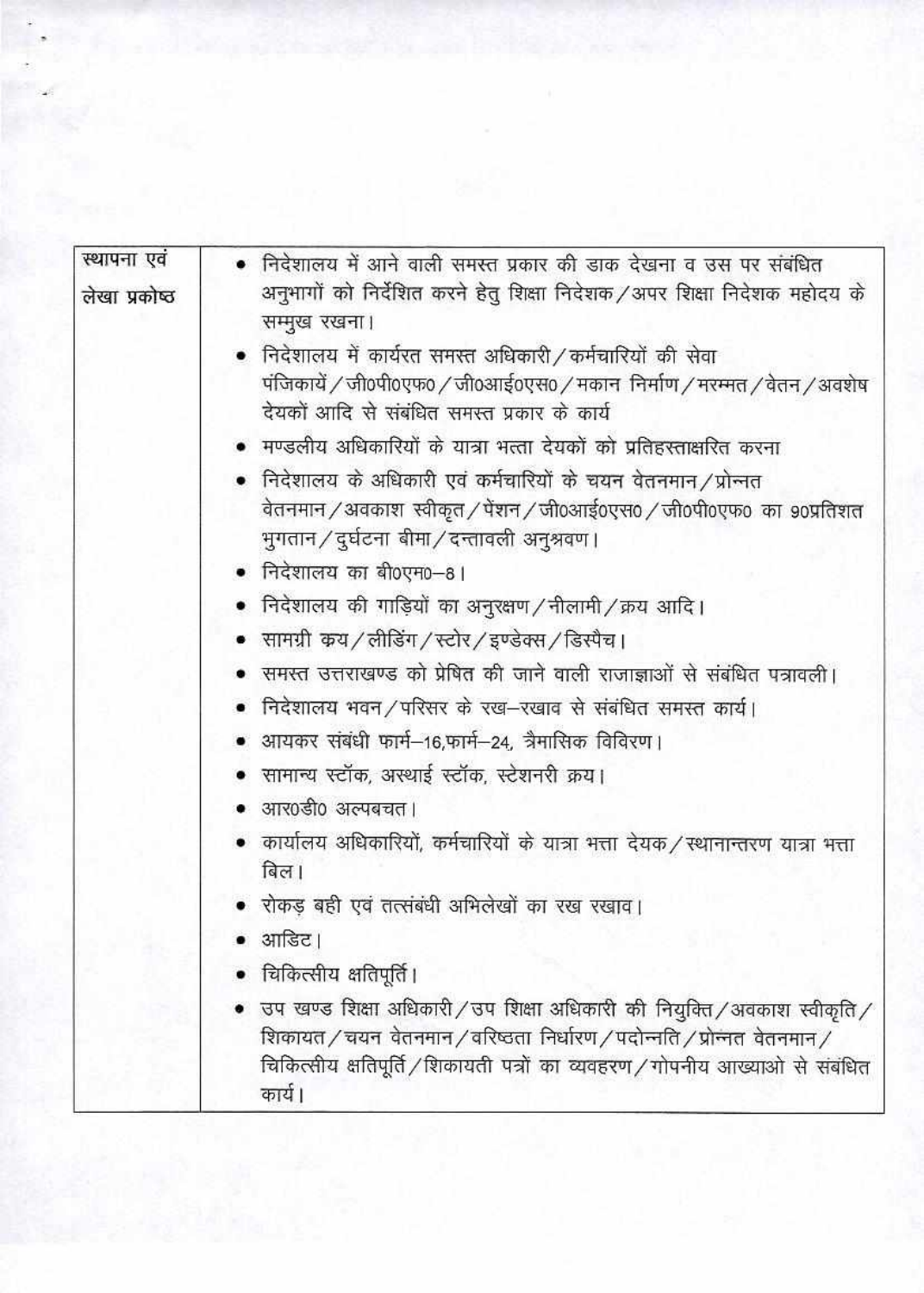| सूचना प्रकोष्ठ | • अनुरोधपत्रों का पंजीकरण करना।                                                                                                                    |
|----------------|----------------------------------------------------------------------------------------------------------------------------------------------------|
|                | • पंजीकरण पत्रावली अनुभागो को उपलब्ध कराना।                                                                                                        |
|                | • डिस्पैच करना।                                                                                                                                    |
|                | • प्रथम अपील पंजीकरण करना।                                                                                                                         |
|                | • प्रथम अपील सुनवाई हेतु नोटिस प्रेषित करना।                                                                                                       |
|                | • विभागीय अपीलीय अधिकारी के निर्देश के क्रम में प्रथम अपील का निर्णय बनाना।                                                                        |
|                | मण्डल / जनपद / निदेशालयस्तर की संकलित मासिक प्रगति आख्या तैयार करना।                                                                               |
|                | • द्वितीय अपील/शिकायत की अपना पक्ष रखने हेतु आख्या तैयार करना।                                                                                     |
|                | • द्वितीय अपील/शिकायत में मा0 सूचना आयोग जाना                                                                                                      |
|                | • विविध पत्रों पर कार्यवाही करना।                                                                                                                  |
|                | • शासन से प्राप्त सूचना से सम्बन्धित पत्र पर कार्यवाही।                                                                                            |
|                | • लोक सूचना अधिकारियों / विभागीय अपीलीय अधिकारियों के ढ़ाचा संशोधन उच्च<br>स्तर से निर्देशानुसार तैयार करना एवं स्वकृति हेतु शासन को प्रेषित करना। |
|                | • वार्षिक प्रतिवेदन तैयार करना।                                                                                                                    |
|                | • मा0 सूचना आयोग से समय–समय पर दिये गये निर्देशो का पालन करना।                                                                                     |
|                | • शासकीय टिकट, पंजिकाओं का रखरखाव करना।                                                                                                            |
|                | ● अनुरोध ⁄ पत्र ⁄ सूचना प्रेषित करना।                                                                                                              |
|                | • पत्रावलियों का अवलोकन करना                                                                                                                       |
|                | • द्वितीय अपील पंजीकरण करना।                                                                                                                       |
|                | • अनुरोध पत्र पत्रावली का रखरखाव करना।                                                                                                             |
|                | • प्रथम अपील पत्रावलियों का रखरखाव करना                                                                                                            |
|                | • द्वितीय अपील पत्रावलियों का रखरखाव करना।                                                                                                         |
|                | पत्रों को प्राप्त करना।                                                                                                                            |
| डिस्पैच        | पत्रों को इन्डेक्स करना।                                                                                                                           |
| अनुभाग         | शासन से प्राप्त पत्रों को इन्डेक्स करना।                                                                                                           |
|                | विधानसभा प्रश्नों को इन्डेक्स करना।                                                                                                                |
|                | अनुभागों से प्राप्त पत्रों को डिस्पैच करना।                                                                                                        |
|                | पत्रों का प्रेषण करना।                                                                                                                             |
|                | शासकीय टिकट पंजिका का रखरखाव करना।                                                                                                                 |
|                | आदेश गार्ड फाइल का रखरखाव करना।                                                                                                                    |
|                | उच्च सन्दर्भित पत्रों का इन्डेक्स करना।                                                                                                            |
|                | प्राप्त पत्रों को अनुभागो में वितरण करना।                                                                                                          |
|                |                                                                                                                                                    |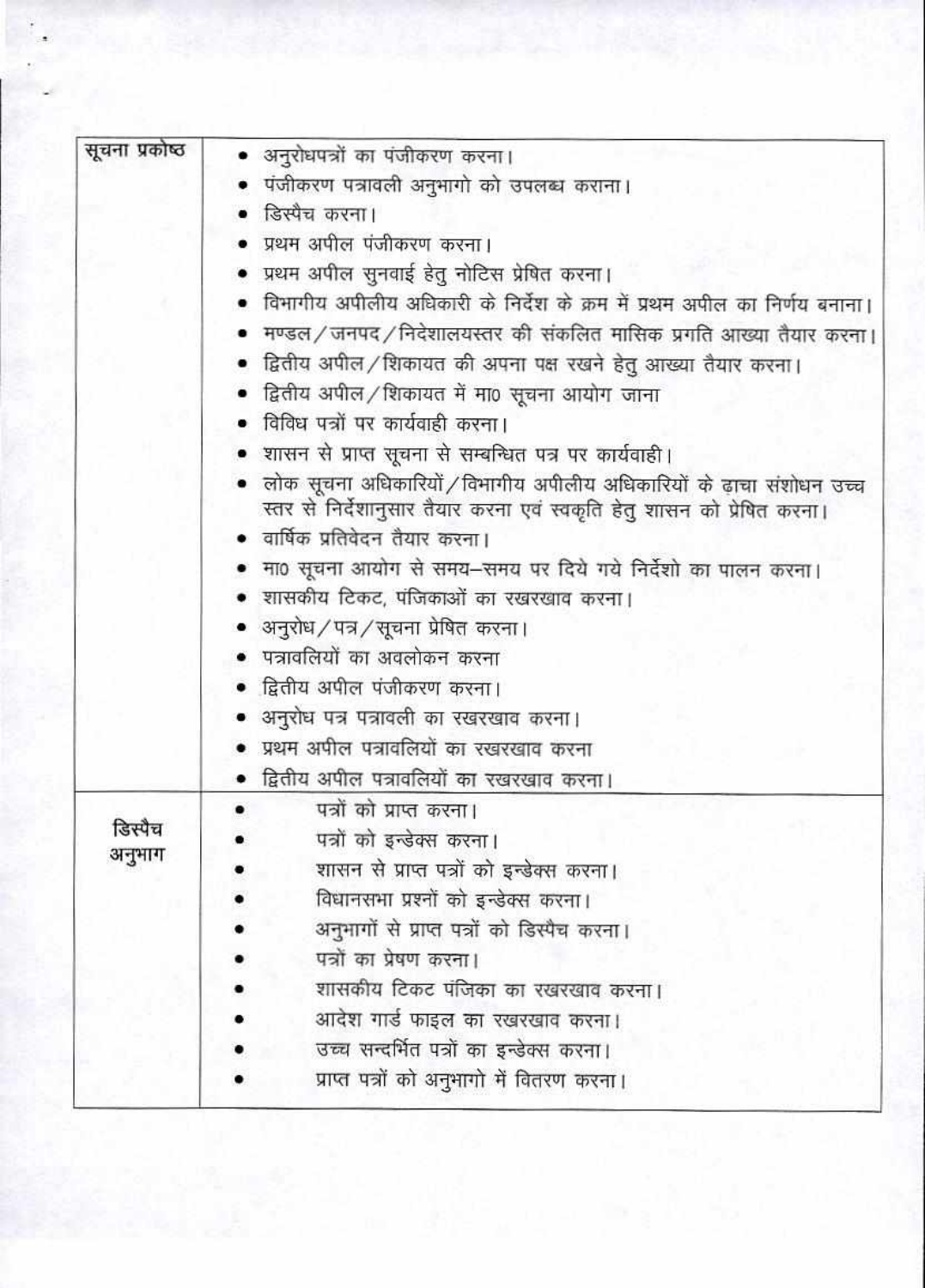| सेवायें<br>अराजपत्रित<br>अनुभाग–3 | मिनिस्ट्रीयल संवर्ग से संबंधित मुख्य प्रशासनिक अधिकारी / वरिष्ठ प्रशासनिक<br>अधिकारी / प्रशासनिक अधिकारी एवं प्रधान सहायकों के पदोन्नति / स्थानान्तरण / चयन<br>वेतन मान/प्रोन्नत वेतनमान/ए०सी०पी० की स्वीकृति/ वरिष्ठता निर्धारण/गोपनीय<br>आख्याओं का मंगाया जाना/शिकायत/दण्ड से सम्बन्धित प्रकरण एवं परिवार कल्याण<br>कार्यक्रम के अर्न्तगत वेतनवृद्धि की स्वीकृति के प्रकरण से सम्बन्धित कार्य।<br>• पटल से सम्बन्धित विधानसभा/लोक सभा से संबंधित कार्य/विदेश जाने हेतु<br>पासपोर्ट / संबंधित संगठन की पत्रावलियों का विवरण / चिकित्सा क्षतिपूर्ति ।<br>शिकायती पत्रों पर कार्यवाही।<br>वैयक्तिक सहायक/जीप चालक/चतुर्थ वर्गीय कार्मिकों से संबंधित निदेशालय स्तर से<br>सम्बन्धित कार्य।<br>मुख्य प्रशासनिक अधिकारी के पद पर पदोन्नति करना एवं अनुशासनात्मक कार्यवाही<br>करने संबंधी।<br>• वरिष्ठ प्रशासनिक अधिकारी के पद पर पदोन्नति करनाएवं अनुशासनात्मक कार्यवाही<br>करने संबंधी।<br>• प्रशासनिक अधिकारी/प्रधान सहायक के पद पर पदोन्नति करना इत्यादि कार्यएवं<br>अनुशासनात्मक कार्यवाही करने संबंधी।<br>मृतक आश्रित के प्रकरण के सम्बन्ध में मण्डल/जनपद एवं शासन से सन्दर्भित<br>प्रकरणों पर कार्यवाही। |  |
|-----------------------------------|-------------------------------------------------------------------------------------------------------------------------------------------------------------------------------------------------------------------------------------------------------------------------------------------------------------------------------------------------------------------------------------------------------------------------------------------------------------------------------------------------------------------------------------------------------------------------------------------------------------------------------------------------------------------------------------------------------------------------------------------------------------------------------------------------------------------------------------------------------------------------------------------------------------------------------------------------------------------------------------------------------------------------------------------------------------------------------------------------------------|--|
|                                   | •   निदेशालय स्तर से निस्तारित होने वाले चिकित्या व्यय प्रतिपूर्ति के प्रकरणों पर<br>कार्यवाही ।                                                                                                                                                                                                                                                                                                                                                                                                                                                                                                                                                                                                                                                                                                                                                                                                                                                                                                                                                                                                            |  |
| अर्थ                              | • विभागीय वार्षिक बजट तैयार करना।<br>• वेतनादि तथा बी0एम0 13 तैयार करना एवं शासन को प्रेषण।<br>• शासन से विभिन्न मदों में अनुदान प्राप्त करना/उपभोग प्रमाण पत्रों का प्रेषण।<br>• अशासकीय विद्यालयों के लिए जी0पी0एफ0 पर ब्याज की मांग।<br>• पद सृजन अशासकीय विद्याालयों में।<br>• भवन अग्रिम/वाहन अग्रिम की मांग एवं स्वीकृति।<br>• मरम्मत/चाहरदीवारी अनुरक्षण की मांग एवं स्वीकृति ।<br>• योजनागत/आयोनेत्तर के अन्तर्गत विभिन्न मदों में धनराशि की मांग।<br>• कालातीत देयकों के निस्तारण।<br>• जनपदों को बजट का आबंटन एवं समीक्षा करना।<br>• प्रान्त की समस्त प्रकार की छात्रवृत्तियां प्राप्त करना व आवंटन करना।<br>• सेवा निवृत्ति पेंशन सम्बन्धी।<br>• ९० प्रतिशत जी०पी०एफ० / जी०आई०एस० ।<br>• वित्तीय परामर्श देना।<br>• अनुभाग से संबंधित लोकसभा / विधानसभा प्रश्न।<br>• बजट का पुर्नविनियोग, अनुपूरक बजट एवं नयी बजट की मांग<br>करना।<br>• सामूहिक बीमा एवं विद्यार्थी सुरक्षा बीमा योजना की क्रियान्वित कराना।<br>• महालेखाकार से आय व्यय का मिलान।                                                                                                                                                |  |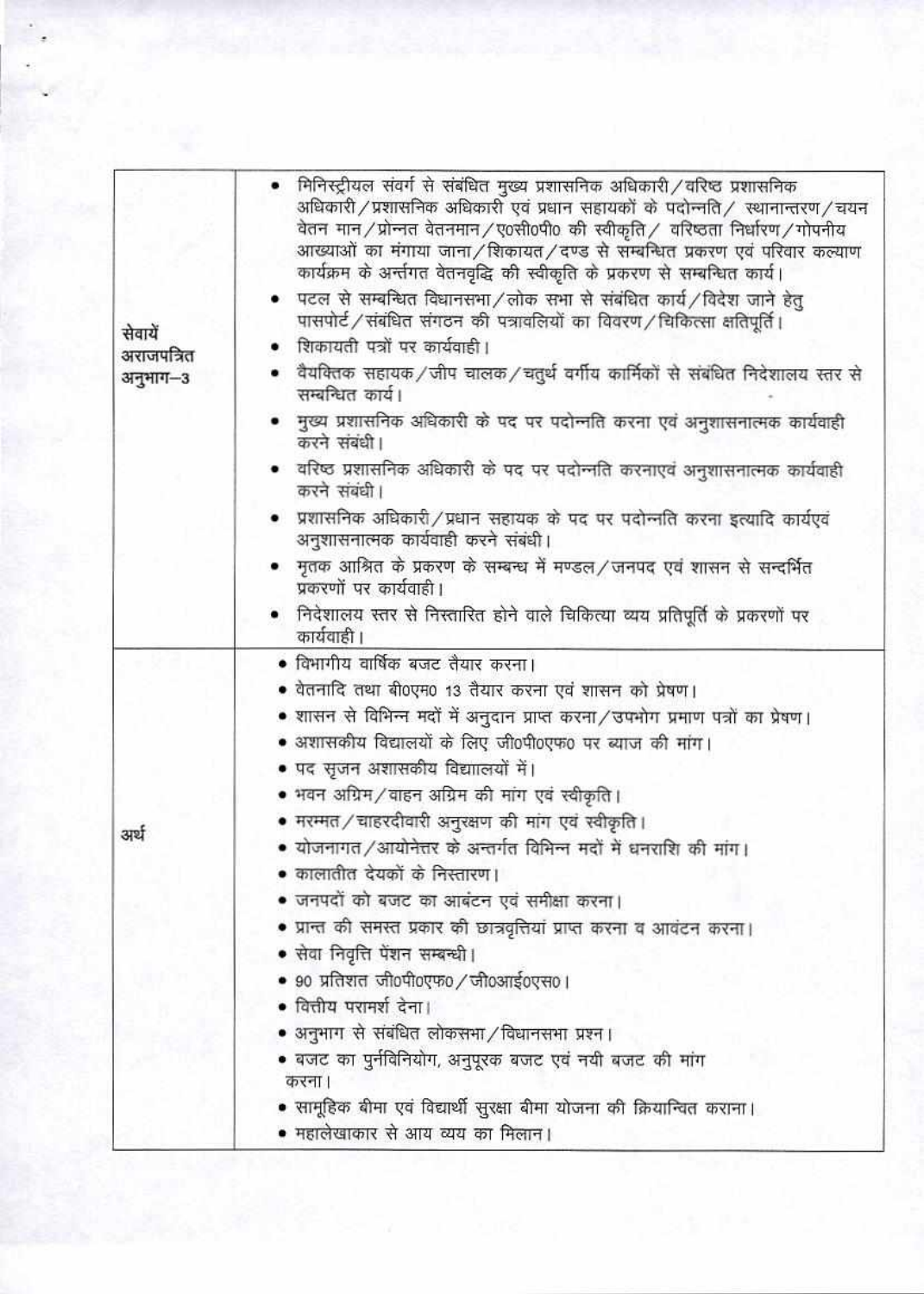|               | • विशिष्ट बी0टी0सी0 / बी0टी0सी0 / एन0टी0टी0 / शिक्षा मित्र / पैरा<br>टीचर्स / डी०एल०एड०।  |
|---------------|-------------------------------------------------------------------------------------------|
|               | • उर्दू शिक्षकों के पदो का सृजन / नियुक्ति।                                               |
|               | • बेसिक से संबंधित समस्त अध्यापकों के समस्त कार्य/मृतक आश्रित।                            |
|               | • समस्त अर्न्तमण्डलीय/अन्तर्जनपदीय/जनपदीय स्थानान्तरण।                                    |
|               | • अनुभाग से सम्बन्धित लोक सभा / विधान सभा प्रश्न।                                         |
| सेवायें बेसिक | • विदेश जाने की अनुमति/पासपोर्ट की कार्यवाही।                                             |
| अनुभाग–4      | उ०रा० प्रा० शि० संघ/प्र०जू०हा० शि० संघ/संगठन की पत्रावलियों का<br>व्यवहरण ।               |
|               | चिकित्सी क्षतिपूर्ति ।                                                                    |
|               | • शिकायती पत्रों का व्यवहरण।                                                              |
|               | •   बेसिक विद्यालयों में पदोन्नति प्रकरण।                                                 |
|               | • प्राथमिक / जूनियर शिक्षक संघ शिकायती पत्र।                                              |
|               | • वाद अनुभाग द्वारा परीक्षण हेतु किये जाने वाले वाद सम्बन्धी प्रकरणों का<br>परीक्षण।      |
|               | • बेसिक शिक्षा का एकीकरण।                                                                 |
|               | उत्तराखण्ड एवं उत्तरप्रदेश के मध्य पदों के विभाजन से संबंधित।                             |
|               | • बेसिक शिक्षा से संबंधित आश्वासन।                                                        |
|               | • सर्व शिक्षा अभियान से सम्बन्धित कार्य।                                                  |
|               | • प्राथमिक एवं पूर्व माध्यमिक विद्यालयों की मान्यता।                                      |
|               | • शिक्षकों के रिक्त पदों का विवरण/नियुक्ति से संबंधित कार्य।                              |
|               | अध्यापक पात्रता परीक्षा के आयोजन से संम्बन्धित कार्यवाही।                                 |
|               | • दूरस्थ शिक्षा के माध्यम से शिक्षा निदेशालय को डी०एल०एड०प्रशिक्षण कराया<br>जाना।         |
|               | • दूरस्थ शिक्षा के माध्यम सेअप्रशिक्षित को डी०एल०एड०प्रशिक्षण कराया जाना।                 |
|               | • आर0टी0ई0 लागू करना।                                                                     |
|               | आर0टी0ई0के अनुसार विधालयों में शिक्षकोंके पदों के सृजन की कार्यवाही।                      |
|               | आर0टी0ई0 के अनुसार छात्र-अध्यापक अनुसार शिक्षकों का समायोजन की<br>कार्यवाही ।             |
|               | • डी०एल०एड०, बी०एड० टी०ई०टी०अर्हताधारियों की स०अ० के पदों पर<br>नियुक्ति की कार्यवाही।    |
|               | बीoएडo टीoईoटीo अर्हताधारियों की नियुक्ति हेतु सेवा नियमावली में<br>संशोाधन की कार्यवाही। |
|               |                                                                                           |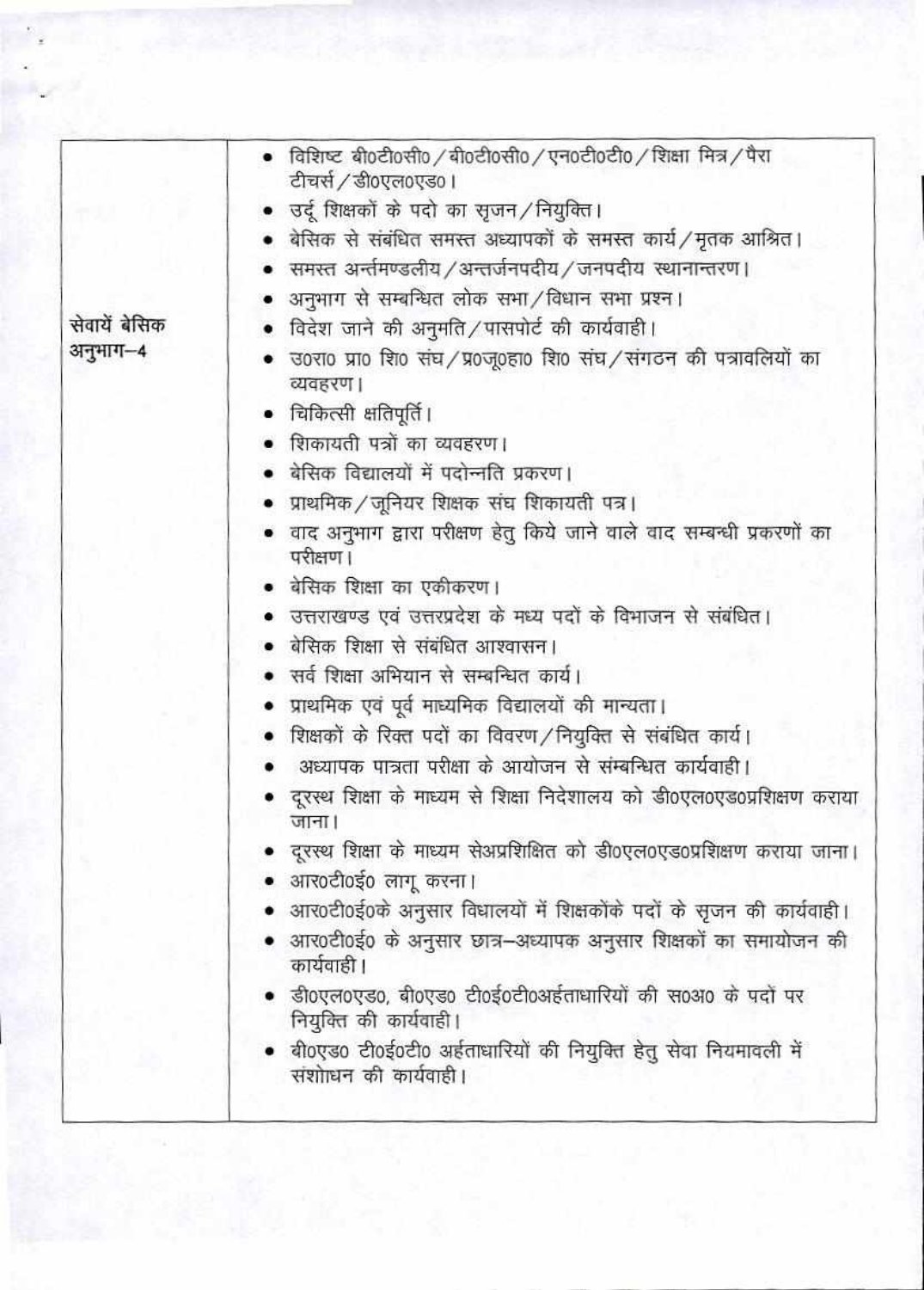| नियोजन | • भवन निर्माण/मरम्मत/प्रगति समीक्षा/प्रस्ताव।                                      |
|--------|------------------------------------------------------------------------------------|
|        | • अधूरे भवनों का निर्माण कार्य/वृहद निर्माण कार्य/अतिरिक्त कक्षा                   |
|        | कक्ष / घ्वस्तीकरण।                                                                 |
|        | • विधायक निधि से भवन / कक्ष / मरम्मत निर्माण।                                      |
|        | • राजकीय विद्याालयों के नाम परिवर्तन सम्बन्धी।                                     |
|        | • वनभूमि हस्तांतरण/राजकीय/अराजकीय विद्यालयों के भूमि संबंधित समस्त                 |
|        | कार्य/शिक्षण संस्थाओं की स्थापना हेतु निजी प्रबन्ध तन्त्रों द्वार भूमि क्रय        |
|        | करने हेतु अनापत्ति, अनुमति चाहने सम्बन्धी/अन्य भूमि से सम्बन्धित कार्य।            |
|        | • केन्द्र पुरोनिधानित योजना का क्रियान्वयन एवं अनुश्रवण।                           |
|        | • वित्त आयोग की संस्तुयां।                                                         |
|        | • व्यावसायिक शिक्षा / डाी0पी0ई0पी0 / केन्द्रीय योजना / सर्व शिक्षा अभियान ।        |
|        | • अनुभाग से संबंधित लोक सभा / विधान सभा प्रश्न / नियम 51 / 301 सम्बन्धी<br>कार्य । |
|        | • कार्यालय भवनों का निर्माण सम्बन्धी कार्य।                                        |
|        | • माननीय मुख्य मंत्री जी की घोषणा आंकलन।                                           |
|        | • एस0सी0एस0पी0 / टी0एस0पी0 मासिक प्रगति ।                                          |
|        | • आपदा से सम्बन्धित।                                                               |
|        | • विजन 2030।                                                                       |
|        | सर्व शिक्षा अभियान।                                                                |
|        | • आदर्श रा०प्रा०वि० / उ०प्रा०वि० ।                                                 |
|        |                                                                                    |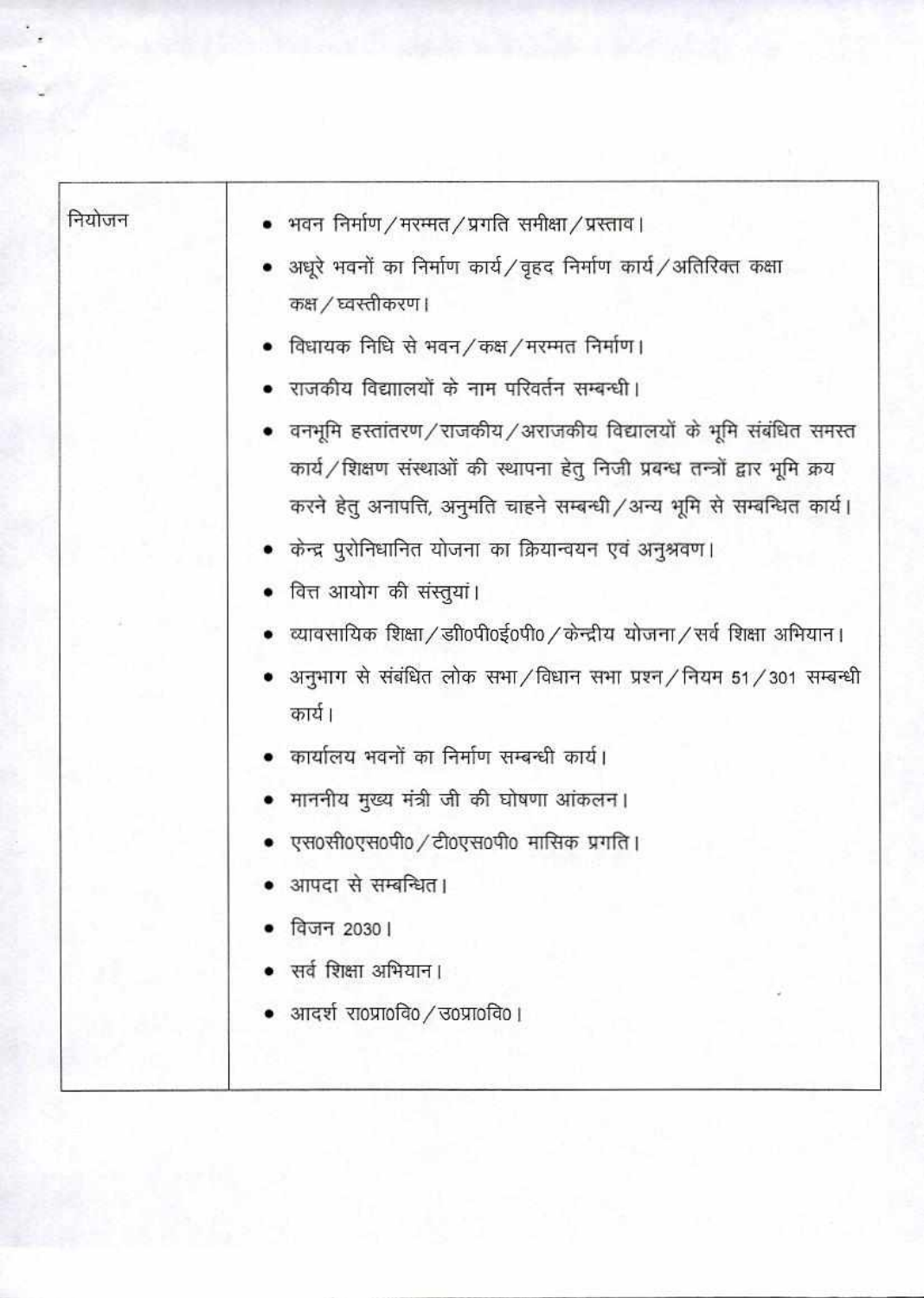| अशासकीय           | • अशासकीय जूनियर विद्यालयों से सम्बन्धित विभिन्न प्रकरणों से सम्बन्धित<br>कार्य ।            |
|-------------------|----------------------------------------------------------------------------------------------|
|                   | अशासकीय विद्यालयों को अनुदान सूची में लेना।                                                  |
|                   | अशासकीय विद्यालयों के अल्पसंख्यक संस्था घोषित किया जाना।                                     |
|                   | अशासकीय विद्यालयों के प्रधानाध्यापकों के स्थानान्तरण की कार्यवाही।                           |
|                   | अनुभाग से सम्बन्धित लोक सभा / विधान सभा के प्रश्न एवं आश्वासन<br>याचिकाओं के सम्बन्धित कार्य |
|                   | अशासकीय सहायता प्राप्त/मान्यता प्राप्त में सवित्त/वित्तहीन मान्यताओं का<br>व्यवहरण।          |
|                   | अशासकीय विद्यालयों के सेवा संबंधी प्रकरणों / विवादों का निस्तारण।                            |
|                   | विदेश जाने हेतु पासपोर्टं।                                                                   |
|                   | सम्बन्धित संगठन की पत्रावलियों का व्यवहरण।                                                   |
|                   | जूनियर हाईस्कूलों का प्रान्तीकरण।                                                            |
| क्रीडा अनुमाग     | • सभी प्रकार के खेल क्रियाकलाप (राज्य स्तरीय एवं राष्ट्रीय)।                                 |
| प्रारम्भिक शिक्षा | फुटवाल                                                                                       |
|                   | वालीवाल                                                                                      |
|                   | क्रिकेट                                                                                      |
|                   | बैटमिन्टन                                                                                    |
|                   | ਟੀoਟੀo                                                                                       |
|                   | बास्केटवाल                                                                                   |
|                   | हैण्डवाल                                                                                     |
|                   | ताइक्वाडों                                                                                   |
|                   | वांक्सिग                                                                                     |
|                   | खो-खो                                                                                        |
|                   | कब्बड़ी                                                                                      |
|                   | तैराकी                                                                                       |
|                   | जूड़ो                                                                                        |
|                   | कुश्ती                                                                                       |
|                   | योगा                                                                                         |
|                   | हाँकी                                                                                        |
|                   | एथलेक्टिस / साहित्यिक–सांस्कृतिक                                                             |
|                   | सूव्रतो फुटवाल                                                                               |
|                   | नेहरू हौकी।                                                                                  |
|                   | स्काउट–गाइड / रेडक्रास।                                                                      |
|                   | एन0सी0सी0 / राष्ट्रीय सेवा योजना।                                                            |

 $\begin{array}{cc} \mathbf{1} & \mathbf{1} & \mathbf{1} \\ \mathbf{1} & \mathbf{1} & \mathbf{1} \\ \mathbf{1} & \mathbf{1} & \mathbf{1} \end{array}$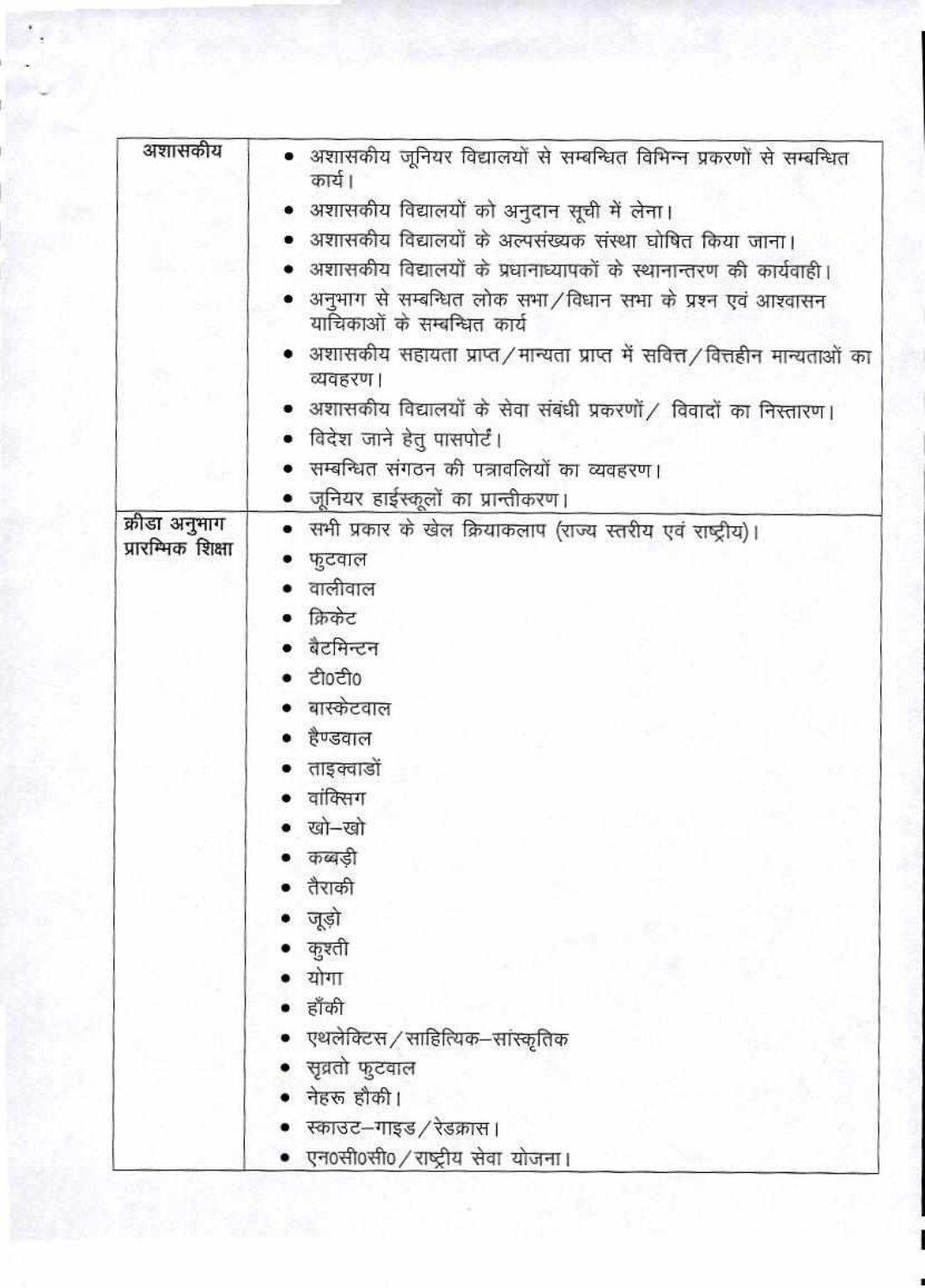|              | राज्यपाल एवार्ड से सम्बन्धित कार्य करना।                                    |
|--------------|-----------------------------------------------------------------------------|
|              | शैलेष मटियानी पुस्कार से सम्बन्धित कार्य करना।                              |
|              | इन्सपायर एवार्ड से सम्बन्धित कार्य करना।                                    |
| विविध        | राष्ट्रीय अध्यापक पुस्कार से सम्बन्धित कार्य करना।                          |
| पुरस्कार     | नेशलन एवार्ड फॉर टीचर से सम्बन्धित कार्य करना।                              |
|              | नेशलन एवार्ड फॉर चाईल्ड से सम्बन्धित कार्य करना।                            |
|              | उर्जा संरक्षण से सम्बन्धित कार्य करना।                                      |
|              | दिव्यांगजन/सशक्तिकरण राष्ट्रीय पुरस्कार से सम्बन्धित कार्य करना।            |
|              | स्वच्छ विद्यालय पुरस्कार से सम्बन्धित कार्य करना।                           |
|              | न्यूपा (जि0शि0आ0 / ख0शि0आ0 रा0पुरस्कार) से सम्बन्धित कार्य करना।            |
|              | स्वास्थ्य / अंग दान से सम्बन्धित कार्य करना।                                |
|              | तम्बाकू डे से सम्बन्धित कार्य करना।                                         |
|              | स्वास्थ्य परीक्षण से सम्बन्धित कार्य करना।                                  |
|              | स्वच्छ गंगा सहभागिता से सम्बन्धित कार्य करना।                               |
| स्वास्थ्य    | जलवायु परिवर्तन (लेखा स्थापना) से सम्बन्धित कार्य करना।                     |
|              | शैक्षिक संस्थान के सुधार हेतु निर्देश से सम्बन्धित कार्य करना।              |
|              | विद्यालयों के गणवेश से सम्बन्धित कार्य करना।                                |
|              | डेंगू की रोकथाम से सम्बन्धित कार्य करना।                                    |
|              | रवच्छ भारत मिशन से सम्बन्धित कार्य करना।                                    |
|              | एच0आई0वी0 / एड्स सम्बन्धी से सम्बन्धित कार्य करना।                          |
|              | स्वाधीनता दिवस 15 अगस्त से सम्बन्धित कार्य करना।                            |
|              | गणतन्त्र दिवस 26 जनवरी से सम्बन्धित कार्य करना।                             |
|              | हरेला से सम्बन्धित कार्य करना।                                              |
| विभिन्न पर्व | स्व0श्री इन्द्रमणी बडोनी जन्म दिवस, 24दिसम्बर, लो.सं.दि. से सम्बन्धित कार्य |
|              | करना।                                                                       |
|              | हिमालय दिवस, 05 सितम्बर 2016 से सम्बन्धित कार्य करना।                       |
|              | गांधी जयन्ती, 02 अक्टूबर 2016 से सम्बन्धित कार्य करना।                      |
|              | राज्य स्तरीय खेल प्रतियोगिता से सम्बन्धित कार्य करना।                       |
| विविध        | स्व0 श्रीमती इन्दिरा गांधी की पुण्य तिथि (31 अक्टूबर) से सम्बन्धित कार्य    |
|              | करना।                                                                       |
|              | विश्व खाद्य दिवस, 16 अक्टूबर से सम्बन्धित कार्य करना।                       |
|              | राज्य स्थापना दिवस से सम्बन्धित कार्य करना।                                 |
|              | स्व0श्री भीमराव अम्बेडकर जी 125वीं जयन्ती (पाठयक्रम/से सम्बन्धित कार्य      |
|              | करना।                                                                       |
|              | स्व0श्री इन्द्रमणी बडोनी जन्म दिवस, 24दिसम्बर, लो.सं.दि. से सम्बन्धित कार्य |
|              | करना।                                                                       |
|              | हिमालय दिवस, 05 सितम्बर 2016 से सम्बन्धित कार्य करना।                       |